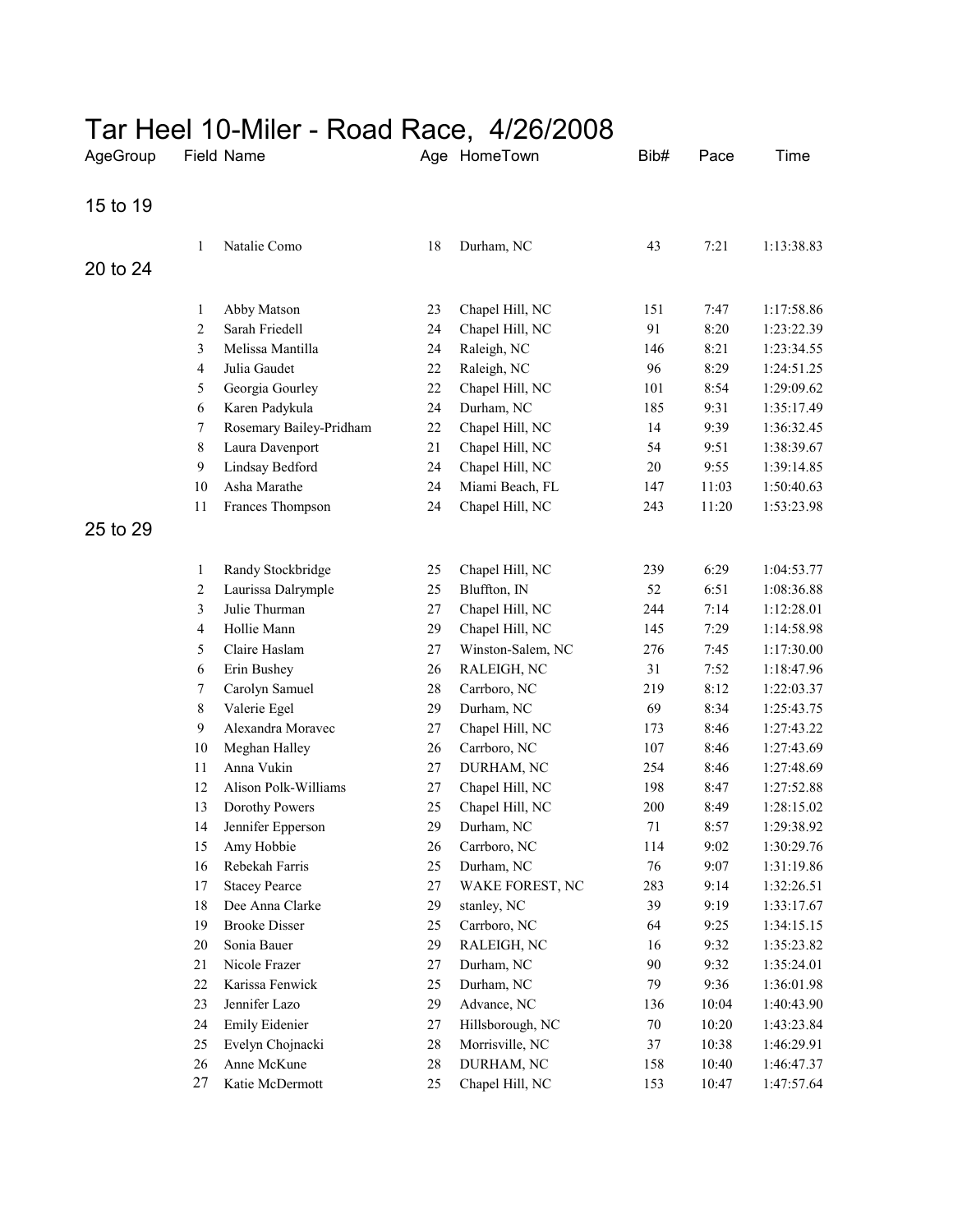|          | 28             | Petra Roulhac            | 27 | DURHAM, NC             | 217            | 11:20 | 1:53:24.92 |
|----------|----------------|--------------------------|----|------------------------|----------------|-------|------------|
| 30 to 34 |                |                          |    |                        |                |       |            |
|          | 1              | Hope Williams            | 34 | Durham, NC             | 269            | 7:44  | 1:17:24.58 |
|          | 2              | Leigh Jania              | 30 | Durham, NC             | 125            | 7:48  | 1:18:07.17 |
|          | 3              | Rebecca Ives             | 34 | Durham, NC             | 121            | 7:49  | 1:18:18.49 |
|          | $\overline{4}$ | Katie Murphy             | 31 | DURHAM, NC             | 176            | 8:11  | 1:22:00.41 |
|          | 5              | sara davis               | 31 | RALEIGH, NC            | 59             | 8:28  | 1:24:45.63 |
|          | $\sqrt{6}$     | Laurie Perkis            | 32 | RALEIGH, NC            | 193            | 8:28  | 1:24:45.94 |
|          | 7              | Kristen Carmouche        | 33 | Chapel Hill, NC        | 33             | 8:32  | 1:25:29.47 |
|          | $8\,$          | Kelley O'Brien           | 31 | Carrboro, NC           | 182            | 8:53  | 1:28:59.21 |
|          | 9              | Kate Artin               | 31 | Durham, NC             | $\mathbf{9}$   | 9:49  | 1:38:18.22 |
|          | 10             | Rebecca Matteo           | 34 | Durham, NC             | 152            | 9:49  | 1:38:19.20 |
|          | 11             | Maria Siegel             | 33 | DURHAM, NC             | 229            | 10:01 | 1:40:15.41 |
|          | 12             | Marisa Wheeling          | 31 | Charlotte NC 28209, NC | 262            | 10:03 | 1:40:40.61 |
|          | 13             | Rebecca Richard          | 32 | Chapel Hill, NC        | 208            | 10:09 | 1:41:38.38 |
|          | 14             | Erin Fuchs               | 30 | Carrboro, NC           | 92             | 10:18 | 1:43:07.08 |
|          | 15             | Cassandra Stubbs         | 34 | Durham, NC             | 240            | 11:03 | 1:50:32.50 |
| 35 to 39 |                |                          |    |                        |                |       |            |
|          | $\mathbf{1}$   | Tara Eppinger            | 35 | DURHAM, NC             | 72             | 6:58  | 1:09:41.50 |
|          | $\overline{c}$ | Charotte Ratike          | 37 | Charlotte, NC          | 204            | 7:05  | 1:10:55.16 |
|          | 3              | Liz Gualtieri-Reed       | 39 | Chapel Hill, NC        | 105            | 8:01  | 1:20:16.55 |
|          | $\overline{4}$ | Julia Brandon            | 35 | Durham, NC             | 287            | 8:09  | 1:21:32.17 |
|          | 5              | Carolyn Bachl            | 36 | Raleigh, NC            | 12             | 8:10  | 1:21:46.81 |
|          | 6              | Laura Roe                | 35 | Chapel Hill, NC        | 213            | 8:17  | 1:22:56.34 |
|          | 7              | Amy Charney              | 39 | Chapel Hill, NC        | 35             | 8:33  | 1:25:37.83 |
|          | $8\,$          | Mandy Beard              | 35 | Chapel Hill, NC        | 17             | 8:39  | 1:26:39.24 |
|          | 9              | Sabine Farer             | 36 | Chapel Hill, NC        | 74             | 8:41  | 1:26:51.63 |
|          | 10             | Cheryl Allen             | 38 | Chapel Hill, NC        | 5              | 8:47  | 1:27:59.49 |
|          | 11             | Dionne Evans             | 36 | Greenville, NC         | 73             | 8:50  | 1:28:23.85 |
|          | 12             | <b>Beth Davis</b>        | 39 | Chapel Hill, NC        | 57             | 8:52  | 1:28:40.96 |
|          | 13             | Kimberly Ring            | 38 | Chapel Hill, NC        | 209            | 8:52  | 1:28:44.96 |
|          | 14             | Lisa McGlinn             | 39 | Chapel Hill, NC        | 155            | 9:03  | 1:30:35.27 |
|          | 15             | Kathy Walker             | 35 | Chapel Hill, NC        | 257            | 9:12  | 1:32:01.95 |
|          | 16             | Heather Brown            | 35 | Charlotte, NC          | $25\,$         | 9:31  | 1:35:18.49 |
|          | 17             | Elizabeth Heetderks      | 37 | Chapel Hill, NC        | 110            | 9:33  | 1:35:37.03 |
|          | 18             | Juliet Allen             | 35 | Hillsborough, NC       | $\tau$         | 9:40  | 1:36:48.12 |
|          | 19             | Cheryl Bolick            | 38 | Chapel Hill, NC        | $22\,$         | 9:43  | 1:37:10.28 |
|          | 20             | Karyn Long               | 35 | CARY, NC               | 141            | 9:44  | 1:37:21.16 |
|          | 21             | Kim Agatucci             | 39 | Chapel Hill, NC        | $\mathfrak{Z}$ | 9:53  | 1:38:57.22 |
|          | 22             | Libby Whitaker           | 38 | Chapel Hill, NC        | 263            | 9:54  | 1:39:06.78 |
|          | 23             | Gayle Whitelaw           | 36 | Saddle Brook, NJ       | 264            | 9:58  | 1:39:42.66 |
|          | 24             | margaret mitsock         | 36 | Creedmoor, NC          | 171            | 10:08 | 1:41:24.39 |
|          | 25             | Julia Wertley-Rotenberry | 36 | Chapel Hill, NC        | 261            | 10:22 | 1:43:47.66 |
|          | 26             | <b>Tracy Micciche</b>    | 38 | Cary, NC               | 165            | 10:24 | 1:44:04.88 |
|          | $27\,$         | Sheri Mouw               | 39 | Chapel Hill, NC        | 174            | 11:11 | 1:52:00.31 |
|          | 28             | kristi foster            | 39 | Chapel Hill, NC        | $87\,$         | 11:34 | 1:55:41.92 |
|          | 29             | Alana Sherrill           | 37 | Statesville, NC        | 227            | 11:43 | 1:57:11.23 |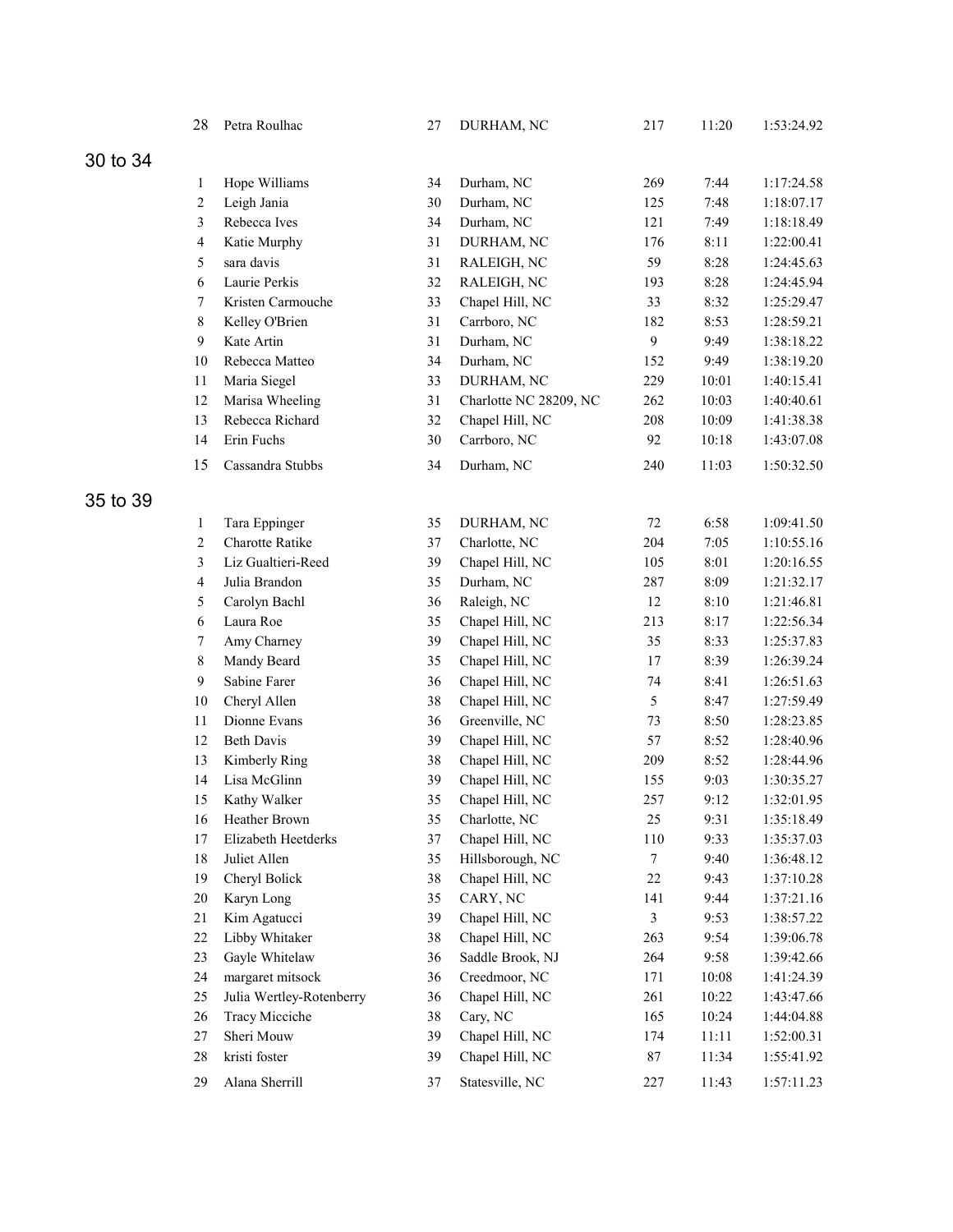## 40 to 44

|          | $\mathbf{1}$   | Larissa Schraff     | 40 | Chapel Hill, NC  | 222    | 7:46  | 1:17:46.16 |
|----------|----------------|---------------------|----|------------------|--------|-------|------------|
|          | $\overline{c}$ | Darielle Ruderman   | 40 | DURHAM, NC       | 218    | 8:07  | 1:21:10.62 |
|          | 3              | Jenny Clough        | 43 | Chapel Hill, NC  | 41     | 8:12  | 1:22:01.37 |
|          | $\overline{4}$ | Amy DAvis           | 42 | Raleigh, NC      | 55     | 8:24  | 1:24:09.49 |
|          | $\sqrt{5}$     | Patricia McKnight   | 44 | Chapel Hill, NC  | 274    | 8:29  | 1:24:57.25 |
|          | $\sqrt{6}$     | Casey Saussy        | 43 | Chapel Hill, NC  | 220    | 8:33  | 1:25:30.69 |
|          | $\tau$         | Laura Van Sant      | 41 | Chapel Hill, NC  | 252    | 8:48  | 1:28:08.02 |
|          | $8\,$          | Stacey Iacono       | 41 | Pittsboro, NC    | 120    | 8:51  | 1:28:36.50 |
|          | 9              | Lori Rankin         | 41 | Durham, NC       | 203    | 8:54  | 1:29:09.70 |
|          | 10             | Tanya Spizzo        | 40 | Waxhaw, NC       | 236    | 8:56  | 1:29:21.04 |
|          | 11             | Gwen Van Ark        | 44 | Chapel Hill, NC  | 250    | 9:10  | 1:31:48.95 |
|          | 12             | Leonela Connolly    | 43 | Raleigh, NC      | 44     | 9:12  | 1:32:03.95 |
|          | 13             | Amie Schwartz       | 41 | Chapel Hill, NC  | 223    | 9:33  | 1:35:35.50 |
|          | 14             | Monica Ford         | 40 | Chapel Hill, NC  | 86     | 9:33  | 1:35:37.35 |
|          | 15             | DeeDee Shull        | 44 | Chapel Hill, NC  | 228    | 10:30 | 1:45:07.27 |
|          | 16             | Lilly Ferrick       | 41 | Durham, NC       | $80\,$ | 10:39 | 1:46:31.55 |
|          | 17             | Chrissy Beck        | 41 | DURHAM, NC       | 18     | 10:40 | 1:46:48.18 |
|          | 18             | Lisa Turner         | 41 | Chapel Hill, NC  | 248    | 10:47 | 1:47:51.53 |
|          | 19             | Joyce Mineer        | 42 | Bear Creek, NC   | 168    | 11:14 | 1:52:29.80 |
|          | 20             | Georgia Popp        | 44 | Fayetteville, NC | 199    | 11:55 | 1:59:13.57 |
|          | 21             | <b>Cathy Montes</b> | 42 | Fayetteville, NC | 172    | 11:55 | 1:59:16.40 |
| 45 to 49 |                |                     |    |                  |        |       |            |
|          | $\mathbf{1}$   | Kathy Matera        | 45 | Chapel Hill, NC  | 149    | 7:30  | 1:15:07.74 |
|          | $\overline{c}$ | Robyn Weaver        | 46 | Chapel Hill, NC  | 259    | 7:31  | 1:15:19.96 |
|          | $\mathfrak{Z}$ | Anne Wander         | 47 | Chapel Hill, NC  | 258    | 8:15  | 1:22:38.55 |
|          | $\overline{4}$ | Sandra Christine    | 46 | Raleigh, NC      | 38     | 8:16  | 1:22:44.59 |
|          | $\sqrt{5}$     | Stephanie Miller    | 46 | Chapel Hill, NC  | 166    | 8:50  | 1:28:27.95 |
|          | $\sqrt{6}$     | Marian MacCormick   | 48 | RALEIGH, NC      | 143    | 10:50 | 1:48:26.18 |
|          | $\tau$         | Alana Harndon       | 45 | Chapel Hill, NC  | 108    | 11:33 | 1:55:40.15 |
| 50 to 54 |                |                     |    |                  |        |       |            |
|          | 1              | Kathy Merritt       | 53 | Chapel Hill, NC  | 164    | 8:47  | 1:27:59.96 |
|          | 2              | Hope Bryan          | 50 | Chapel Hill, NC  | $30\,$ | 8:52  | 1:28:46.96 |
|          | 3              | Sally Ivins         | 52 | Carrboro, NC     | 122    | 9:10  | 1:31:46.49 |
|          | 4              | Patti Nolte         | 50 | Apex, NC         | 180    | 10:13 | 1:42:11.36 |
|          | 5              | Renae Stafford      | 50 | Carrboro, NC     | 281    | 10:54 | 1:49:10.82 |
|          | 6              | Cheryl Phillips     | 50 | Raleigh, NC      | 197    | 11:33 | 1:55:32.15 |
| 55 to 59 |                |                     |    |                  |        |       |            |
|          | 1              | Diana Dagenhart     | 58 | Statesville, NC  | 51     | 12:43 | 2:07:16.53 |
| 60 to 64 |                |                     |    |                  |        |       |            |
|          | 1              | Suzanne Lagina      | 61 | Chapel Hill, NC  | 134    | 9:19  | 1:33:14.34 |
|          | $\overline{c}$ | Randy Whitfield     | 61 | Hillsborough, NC | 265    | 11:33 | 1:55:30.46 |
|          |                |                     |    |                  |        |       |            |

65 to 69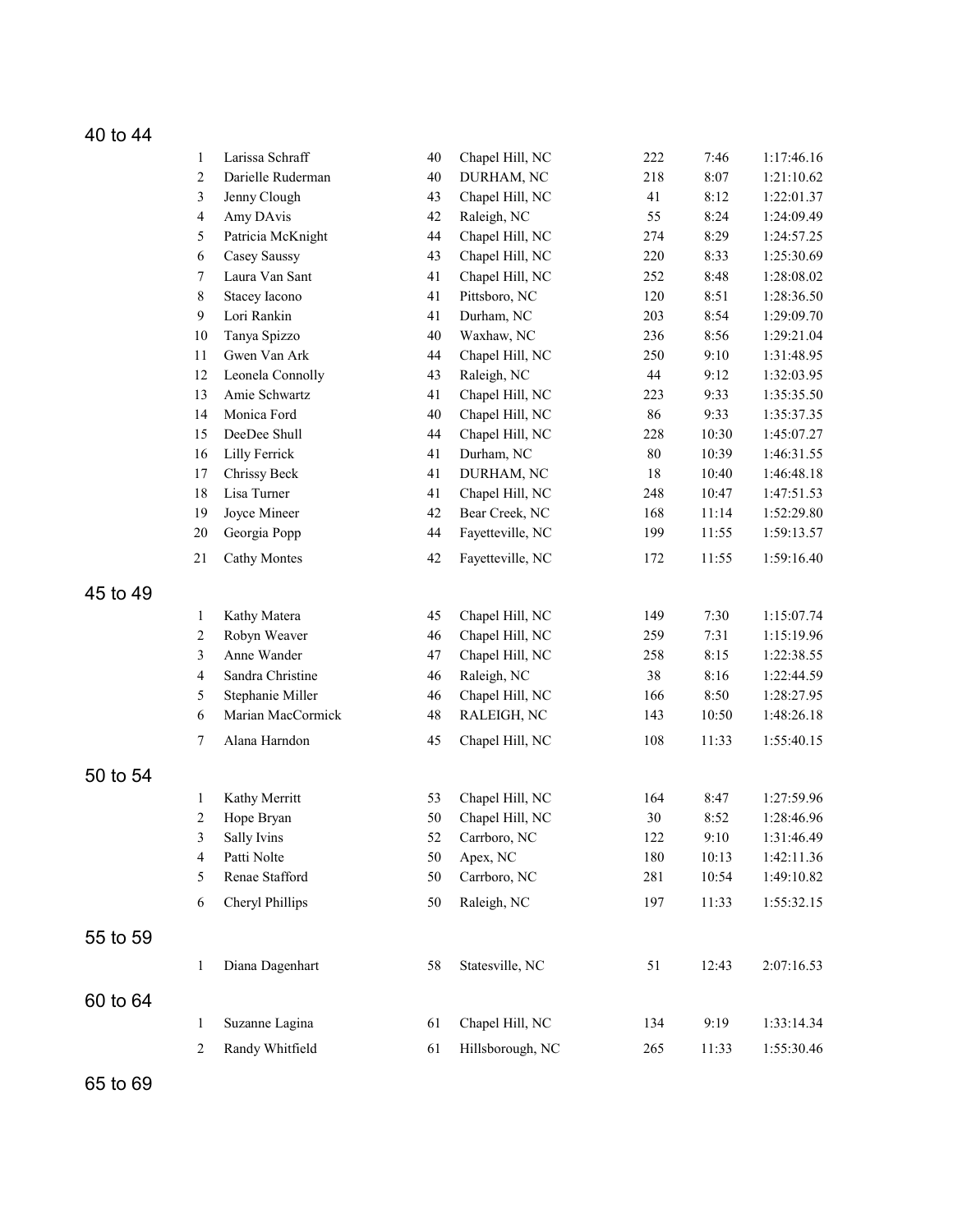|          | $\mathbf{1}$ | Mary McKown         | 67     | Charleston, WV    | 157    | 11:11 | 1:52:00.93 |
|----------|--------------|---------------------|--------|-------------------|--------|-------|------------|
| 15 to 19 |              |                     |        |                   |        |       |            |
|          | 1            | Gregory Billington  | 18     | Winston-Salem, NC | 21     | 4:52  | 48:46.00   |
|          | 2            | Chris Bailey        | 19     | Benson, NC        | 13     | 6:31  | 1:05:15.36 |
|          | 3            | Scott McElveen      | 16     | Durham, NC        | 154    | 6:38  | 1:06:28.70 |
|          | 4            | Chandler Knox       | 18     | Charlotte, NC     | 131    | 8:03  | 1:20:39.62 |
| 20 to 24 | 5            | Kyle Roche          | 19     | Concord, NC       | 211    | 8:30  | 1:25:04.80 |
|          | 1            | Victor Ornelas      | 22     | Chapel Hill, NC   | 183    | 4:55  | 49:14.00   |
|          | 2            | Alex Pearce         | $20\,$ | Chapel Hill, NC   | 191    | 6:28  | 1:04:45.07 |
|          | 3            | Ross Kimball        | $20\,$ | Chapel Hill, NC   | 128    | 6:32  | 1:05:27.09 |
|          | 4            | Dan Tracey          | 24     | Raleigh, NC       | 246    | 7:30  | 1:15:09.39 |
|          | 5            | Doug Williams       | 23     | Chapel Hill, NC   | 268    | 7:50  | 1:18:30.07 |
|          | 6            | Steven Balduino     | 24     | Chapel Hill, NC   | 15     | 8:23  | 1:23:54.26 |
|          | 7            | Kevin Wu            | 23     | Carrboro, NC      | 270    | 8:55  | 1:29:12.52 |
|          | 8            | James Bedford       | 22     | Chapel Hill, NC   | 19     | 9:55  | 1:39:11.62 |
| 25 to 29 | 9            | Michael Steuerwald  | 23     | Chapel Hill, NC   | 238    | 11:14 | 1:52:24.85 |
|          | 1            | James Pearce        | $28\,$ | Chapel Hill, NC   | 192    | 5:52  | 58:42.00   |
|          | 2            | Daniel Williams     | 25     | Durham, NC        | 267    | 6:27  | 1:04:31.15 |
|          | 3            | Kevin King          | 29     | Raleigh, NC       | 129    | 7:18  | 1:13:03.46 |
|          | 4            | Walter Miller       | 29     | Durham, NC        | 167    | 7:44  | 1:17:22.81 |
|          | 5            | joseph vukin        | 29     | DURHAM, NC        | 255    | 7:45  | 1:17:34.22 |
|          | 6            | Christian Sheldon   | $28\,$ | Chapel Hill, NC   | 225    | 8:39  | 1:26:35.53 |
|          | 7            | Patrick Rabenold    | $28\,$ | Carrboro, NC      | 202    | 9:02  | 1:30:28.62 |
|          | 8            | William Farris      | 26     | Durham, NC        | $77\,$ | 9:07  | 1:31:20.45 |
|          | 9            | matt holtry         | 29     | Carrboro, NC      | 118    | 9:48  | 1:38:02.18 |
| 30 to 34 |              |                     |        |                   |        |       |            |
|          | 1            | Ronnie Weed         | 33     | Chapel Hill, NC   | 260    | 6:16  | 1:02:42.63 |
|          | 2            | Patrick Dillon      | 30     | Chapel Hill, NC   | 63     | 6:19  | 1:03:16.00 |
|          | 3            | Dan Stafford        | 33     | Holly Springs, NC | 237    | 6:37  | 1:06:18.70 |
|          | 4            | Jason Marshall      | 31     | Moore, SC         | 148    | 6:50  | 1:08:25.37 |
|          | 5            | <b>Timothy Ross</b> | 34     | Carrboro, NC      | 216    | 6:56  | 1:09:23.03 |
|          | 6            | Michael Gilchrist   | 31     | Durham, NC        | 99     | 7:46  | 1:17:49.75 |
|          | 7            | Clint Myers         | 34     | Chapel Hill, NC   | 178    | 8:15  | 1:22:37.55 |
|          | 8            | w. Patrick Gale     | 34     | Chapel Hill, NC   | 275    | 8:22  | 1:23:45.90 |
|          | 9            | Andrew Cocowitch    | 30     | Raleigh, NC       | 42     | 8:34  | 1:25:47.85 |
|          | 10           | Matt Smith          | 34     | Chapel Hill, NC   | 230    | 8:38  | 1:26:26.70 |
|          | 11           | William Corbett     | 33     | Durham, NC        | 49     | 8:42  | 1:27:02.68 |
|          | 12           | Chad Austin         | 34     | Raleigh, NC       | 11     | 8:47  | 1:27:53.62 |
|          | 13           | Frederick Grahn     | 34     | Cary, NC          | 102    | 9:04  | 1:30:42.80 |
|          | 14           | Brian Leatherland   | 34     | Hillsborough, NC  | 279    | 9:12  | 1:32:05.95 |
|          | 15           | Josh Haines         | 34     | Pinehurst, NC     | 106    | 9:12  | 1:32:08.72 |
|          | 16           | Stephen Fuchs       | 30     | Carrboro, NC      | 93     | 10:18 | 1:43:07.34 |
| 35 to 39 |              |                     |        |                   |        |       |            |
|          | 1            | Keith Volmar        | 37     | Carrboro, NC      | 253    | 6:26  | 1:04:22.08 |
|          | 2            | Scott Pate          | 38     | CARY, NC          | 189    | 6:34  | 1:05:45.00 |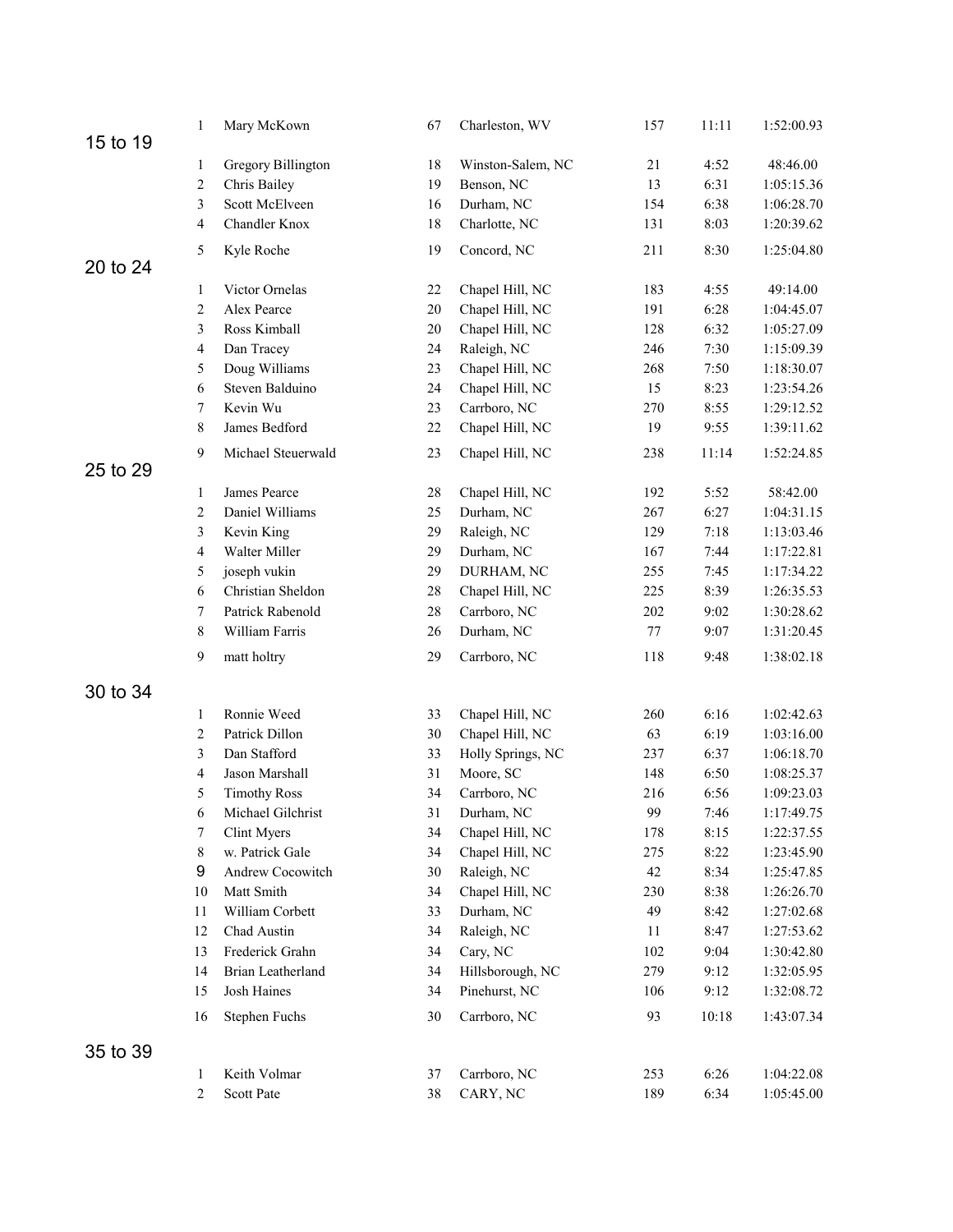| $\mathfrak{Z}$   | Niko Paliouras      | 36     | Chapel Hill, NC                | 186            | 6:37  | 1:06:11.84 |
|------------------|---------------------|--------|--------------------------------|----------------|-------|------------|
| $\overline{4}$   | Jeff Miller         | 36     | Rocky Mount, NC<br>285<br>6:49 |                |       | 1:08:11.23 |
| 5                | Sean Murphy         | 38     | Chapel Hill, NC                | 177            | 6:55  | 1:09:15.83 |
| $\sqrt{6}$       | richard fay         | 36     | raleigh, NC                    | $78\,$         | 6:57  | 1:09:35.03 |
| $\boldsymbol{7}$ | <b>Gary Franks</b>  | 38     | RALEIGH, NC                    | 89             | 7:08  | 1:11:22.86 |
| $8\,$            | Scott Oliaro        | 37     | Chapel Hill, NC                | 282            | 7:17  | 1:12:58.36 |
| 9                | Allen Parker        | 38     | Efland, NC                     | 188            | 7:25  | 1:14:16.98 |
| 10               | David DeVries       | 39     | Chapel Hill, NC                | 62             | 7:38  | 1:16:28.31 |
| 11               | Craig Demko         | 38     | Cary, NC                       | 60             | 7:42  | 1:17:07.91 |
| 12               | Mark Solomon        | 39     | DURHAM, NC                     | 233            | 7:46  | 1:17:44.38 |
| 13               | <b>Ben Davis</b>    | 36     | Carrboro, NC                   | 56             | 7:50  | 1:18:23.22 |
| 14               | William Doyle       | 38     | Chapel Hill, NC                | 65             | 7:51  | 1:18:40.07 |
| 15               | Kshitij Mistry      | 36     | Chapel Hill, NC                | 169            | 7:52  | 1:18:48.00 |
| 16               | Jason Osborne       | 39     | Raleigh, NC                    | 184            | 7:56  | 1:19:21.04 |
| 17               | Eric Finkelstein    | 38     | Chapel Hill, NC                | $8\sqrt{1}$    | 7:56  | 1:19:24.91 |
| 18               | Thomas Cawley       | 39     | Chapel Hill, NC                | 34             | 8:00  | 1:20:07.95 |
| 19               | <b>Byron Gregg</b>  | 37     | Cary, NC                       | 103            | 8:02  | 1:20:28.62 |
| 20               | Gerald Gschwind     | 38     | Raleigh, NC                    | 104            | 8:18  | 1:23:05.91 |
| 21               | Chad Cooper         | 39     | Apex, NC                       | 47             | 8:29  | 1:24:57.72 |
| 22               | Oliver Gloag        | 38     | Carrboro, NC                   | 100            | 8:31  | 1:25:16.59 |
| 23               | <b>Steve Lackey</b> | 37     | Chapel Hill, NC                | 273            | 8:46  | 1:27:46.69 |
| 24               | <b>Bruce Allen</b>  | 39     | Chapel Hill, NC                | $\overline{4}$ | 8:48  | 1:28:00.34 |
| 25               | Kyle Clements       | 39     | Chapel Hill, NC                | 40             | 8:48  | 1:28:05.02 |
| 26               | Eric Fish           | 35     | Carrboro, NC                   | 83             | 8:55  | 1:29:12.19 |
| 27               | William Madden      | 38     | Chapel Hill, NC                | 144            | 9:25  | 1:34:14.57 |
| 28               | Tim Finnegan        | 36     | Durham, NC                     | 82             | 9:37  | 1:36:11.07 |
| 29               | Raj Persaud         | 37     | Chapel Hill, NC                | 195            | 10:13 | 1:42:15.10 |
| 30               | Keith Artin         | 37     | Durham, NC                     | $10\,$         | 10:44 | 1:47:21.18 |
| $\mathbf{1}$     | David Lavely        | 44     | Rocky Mount, NC                | 135            | 7:08  | 1:11:20.67 |
| $\overline{c}$   | Bob Callanan        | 43     | Chapel Hill, NC                | 32             | 7:33  | 1:15:34.66 |
| $\mathfrak{Z}$   | Preston Lee         | 40     | Charlotte, NC                  | 137            | 7:36  | 1:16:06.94 |
| $\overline{4}$   | Ed DeVito           | 44     | Apex, NC                       | 61             | 7:39  | 1:16:35.89 |
| 5                | Mark Sherburne      | 40     | Chapel Hill, NC                | 226            | 7:53  | 1:18:50.09 |
| 6                | Dave Meredith       | 40     | Durham, NC                     | 163            | 8:03  | 1:20:33.81 |
| $\tau$           | Mark Mehaffey       | 42     | <b>BURLINGTON, NC</b>          | 278            | 8:10  | 1:21:46.68 |
| $\,8\,$          | Jeffery Allen       | 41     | Hillsborough, NC               | $\sqrt{6}$     | 8:15  | 1:22:32.55 |
| $\boldsymbol{9}$ | John Walker         | 40     | Pittsboro, NC                  | 256            | 8:30  | 1:25:08.99 |
| 10               | Matthew Farrelly    | 40     | Hillsborough, NC               | 75             | 8:47  | 1:27:57.49 |
| $11$             | jonathan charney    | $40\,$ | Chapel Hill, NC                | 36             | 9:08  | 1:31:21.86 |
| 12               | david londe         | 41     | raleigh, NC                    | 139            | 9:24  | 1:34:04.94 |
| 13               | Susan Perry         | 44     | Asheville, NC                  | 194            | 9:59  | 1:39:57.09 |
| 14               | Laurie Jackson      | 41     | CARY, NC                       | 124            | 10:21 | 1:43:39.87 |
| 15               | brad broyles        | 42     | Gardner, NC                    | 28             | 11:22 | 1:53:48.93 |
|                  |                     |        |                                |                |       |            |
| 1                | Wayne McLeod        | 48     | Chapel Hill, NC                | 160            | 6:23  | 1:03:51.00 |
| $\boldsymbol{2}$ | Randy Cork          | 48     | Chapel Hill, NC                | 50             | 7:13  | 1:12:11.08 |
| $\mathfrak{Z}$   | Greg Herman-Giddens | 46     | Chapel Hill, NC                | 113            | 7:32  | 1:15:26.92 |

40 to 44

45 to 49